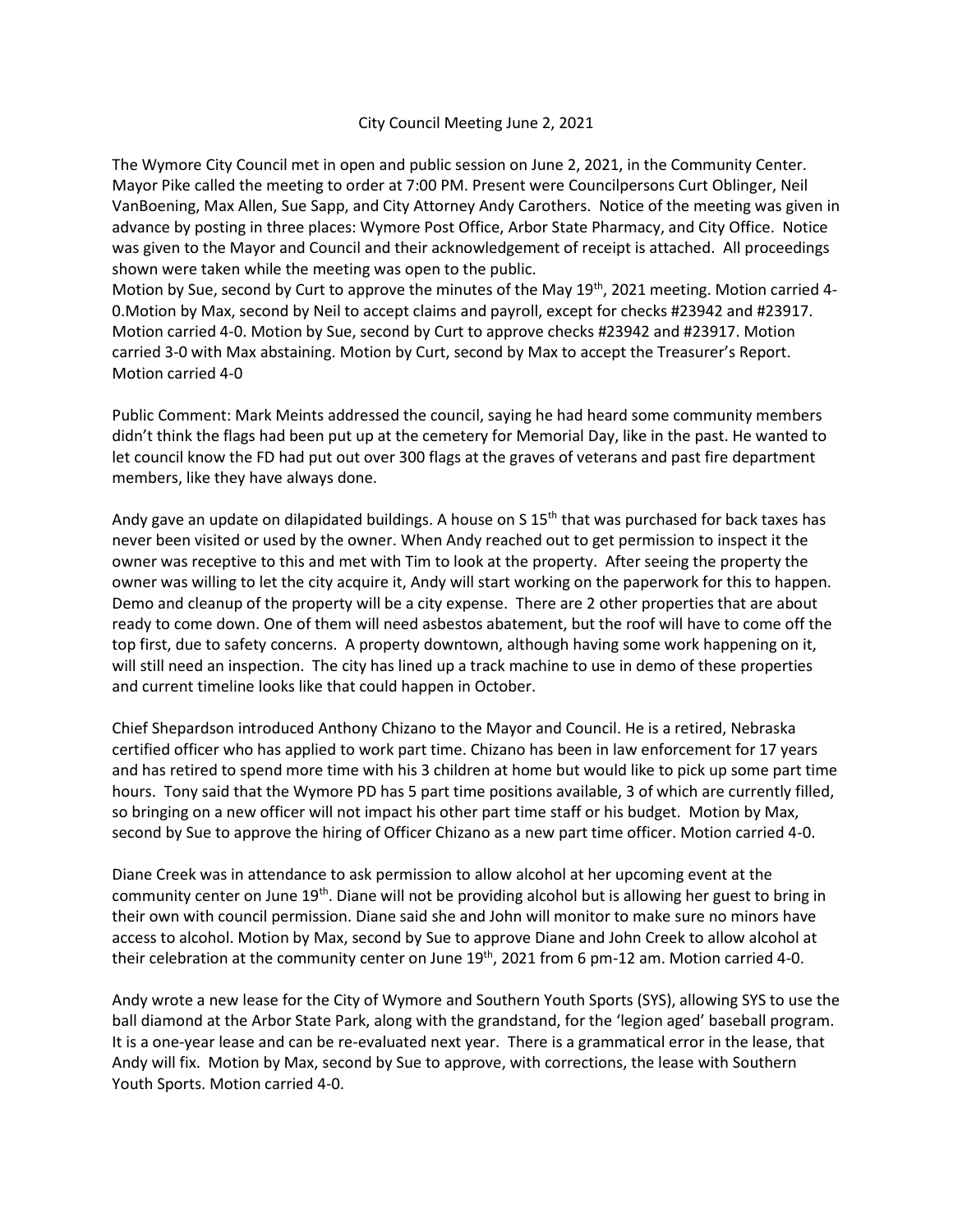Tony presented the idea to the board that the Sam Wymore Days committee might be considering a small firework show to take place immediately after the free movie on Sat. June 12<sup>th</sup> at Arbor State Park. He said it's a last minute idea, and the committee isn't even sure if it will come together, but he would like council approval ahead of time. Motion by Max, second by Neil, to allow a short fireworks show on June  $12<sup>th</sup>$ , after the movie, for Sam Wymore Days, with the restriction that only a Sam Wymore Days committee member can conduct the show. Motion carried 4-0.

Tony told the council for his guys to complete range/shooting training, they have to use the range that belongs to Beatrice PD, which is 6 miles West of Beatrice. Because of this, Tony doesn't feel the guys have enough time at the range, and when they do have training, it is an entire day process, even for a short training time. Tim and Tony recently found a small area that is city owned, a portion of which lies outside of city limits, but is still city property, and could fit the WPD needs for a range. There is some land on the east side of the sewer plant, between the plant and river that faces N/NW that could be utilized as a range. The range itself would be 50 feet wide by 100 yards long. A berm would be built on the North side, approximately 6' tall, 50' wide, 25-30' thick. It would be encased with railroad ties and filled in with dirt, sand, etc. This would make range training easier for the WPD, which will also help when the range training time increases after LB51 goes into effect. Andy, Tony and council members agreed that it would NOT be open to the public. Tony would like it to be managed and operated by the Wymore PD. Tony will reach out to LARM for some insurance clarification and it will be put on a later agenda.

Tony provided a copy of Ordinance 5-516 to council members. He has had many people in the community ask about changing Section 'C' #5, requiring helmets. Tony's proposed change would still require passengers under 18 to wear a helmet. There were some comments from those who have driven ATVs, about helmets limiting peripheral vision, and that the rule was put in place as extra precaution when the city originally adopted the ordinance. Andy will draft a revision to the ordinance by the next meeting.

LB 51 was recently passed. This law will have multiple impacts on the WPD. Some of these will include increased training hours; including what trainings topics should be taken; increased range training hours, limited responsibilities for reserve officers (WPD currently has one), limited responsibilities for newly hired officers who are not Nebraska certified; the newly hired WPD officer will begin his training at the academy prior to the start date of LB 51. Andy and Tony agree it will be important to keep an eye on what comes out of the Crime Commission as far as what will be expected and allowed.

At the last meeting there was discussion on the split of utility bills between Wymore Fire and Wymore EMS. They decided to keep the current split until the next budget year.

Melissa Wach and Janet Riensche have discussed starting a City of Wymore facebook page, in order to have better communication with the community. They were asking for council's approval to do so. The purpose of the page will be to communicate announcements, share city improvements, or other city news. Brief discussion on the benefits of having a social media presence for the city and everyone in agreement and gave Melissa the go ahead to start a page.

There are two water workshops coming up. Tim would like to send Rod to a training on June  $8<sup>th</sup>$  and Rod and Dan to a training on August 17<sup>th</sup>. This would allow both guys to finish up their continuing education hours needed for the year. Cost of each training is \$55/person. It is in Beatrice and meals are provided, so there are no other costs for the guys to attend. Motion by Max, second by Sue, to approve Rod and